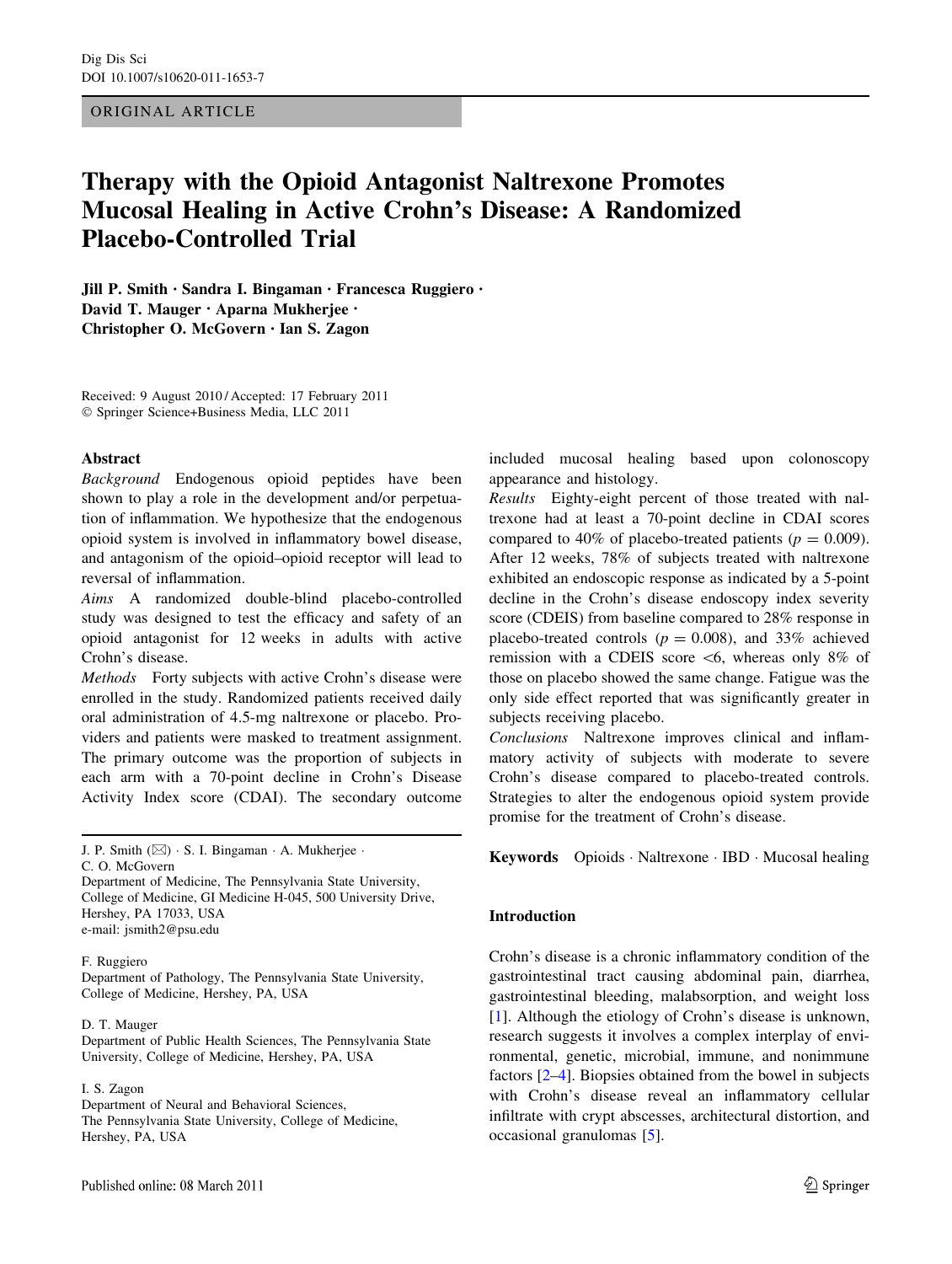Traditionally, treatment of Crohn's disease includes compounds designed to reduce the inflammatory response, and the mainstay of therapy has included the 5-aminosalicylate compounds, corticosteroids, immunomodulators (e.g., 6-mercaptopurine, methotrexate, and azathioprine) and, more recently, anti-TNF $\alpha$  biologic agents [[6\]](#page-9-0). Unfortunately, treatment with many of these compounds may be associated with rare yet serious side effects including opportunistic infections and lymphoma [\[7–10](#page-9-0)].

Accumulating evidence supports a role for endogenous opioid peptides (enkephalins and endorphins) in the development and/or perpetuation of inflammation [[11,](#page-9-0) [12](#page-9-0)]. One factor that has clearly been shown over years is that chronic use of narcotic analgesics significantly reduces immune cell function [[13\]](#page-9-0) and opiates inhibit chemokine induced chemotaxis [\[14](#page-9-0)]. Immune cells have been shown to express  $\mu$ ,  $\kappa$ , and  $\delta$ -opioid receptors that bind both agonists and antagonists [[15,](#page-9-0) [16\]](#page-9-0). There is increasing evidence that opioid peptides can, both directly and indirectly, regulate immune responses. First, immune cells secrete opioid peptides such as [Met<sup>5</sup>]-enkephalin, and synthesize opioid receptors [[15,](#page-9-0) [16](#page-9-0)]. Second, while opioid peptides do not, by themselves, induce inflammatory responses, they can sensitize T-cells and macrophages to other pro-inflammatory stimuli [\[17](#page-9-0)]. For example, [Met<sup>5</sup>]-enkephalin stimulates the production of hydrogen peroxide and nitrous oxide in rodent peritoneal macrophages [[18\]](#page-9-0). In vivo treatments with some opioids have been shown to induce the release of pro-inflammatory cytokines such as IL-12 and TNF $\alpha$  by mouse peritoneal macrophages [[19](#page-9-0)], which were reversed by simultaneous exposure to the opioid receptor antagonist naltrexone. Additional evidence for the role of opioids in moderating immune cell function comes from [Met<sup>5</sup>]-enkephalin knock-out mice, that show a defect in T-cell activation and a decreased ability of T-cells to proliferate [\[20](#page-9-0)]. Thus, signaling through opioid receptors expressed by peripheral and intestinal immune cells has a significant impact on cytokine production and intestinal inflammation. In addition to such pro-inflammatory roles, endogenous opioid peptides may also adversely impact normal healing. Opioids can decrease cell growth in vitro [\[21](#page-9-0)], and sustained receptor blockade of opioid receptors promotes re-epithelialization, cell migration, and repair in rodent cornea [\[22](#page-9-0)].

Our research team has been studying the role of endogenous opioid systems and their role in carcinogenesis, wound healing, development, angiogenesis, and inflammation. We have also demonstrated in a mouse model with chemically induced colitis that intermittent opioid receptor blockade by naltrexone, significantly decreased inflammation of the bowel and improved the inflammatory index using a low dose of naltrexone [\[23](#page-9-0)]. In a pilot clinical study, we found that naltrexone treatment at 4.5 mg daily to patients with active Crohn's disease exhibited significant improvement in Crohn's Disease Activity Index (CDAI) scores, plasma inflammatory markers, and quality of life [\[24](#page-9-0)]. The purpose of the current investigation was to evaluate the ability of naltrexone to reverse the inflammatory activity and promote mucosal healing in patients with moderate to severe Crohn's disease compared to placebo treated controls.

# **Methods**

## Study Design

This prospective, double blind, randomized placebo-controlled trial, undertaken between September 2006 and September 2009 at the Pennsylvania State University College of Medicine, was an investigator-initiated translational research study based upon a pilot clinical trial in subjects with active Crohn's disease [[24\]](#page-9-0) and animal dosing study [\[23](#page-9-0)]. The protocol was approved by the Institutional Review Board of the Pennsylvania State University on August 28, 2006. The study was designed to test the efficacy of naltrexone (4.5 mg) in subjects with moderate to severe Crohn's disease compared to a placebo at a University hospital. The primary outcome was the proportion of patients achieving a clinical response based upon a 70-point decline in CDAI scores from baseline values at 12 weeks. The secondary outcome was that of endoscopic healing with colonoscopy and biopsies. Written informed consent approved by the Institutional Review Board committee was obtained prior to screening subjects for inclusion. Eligible patients were required to have confirmed Crohn's disease by endoscopic or radiographic methods and moderate to severe clinical disease activity with a CDAI of  $>220$  [\[25](#page-9-0)]. Patients were randomized using a block randomization schedule designed by the biostatistician with a block size of four which was stratified based upon location of disease, and C-reactive protein (CRP) greater than 2.5 mg/dl or less than 2.5 mg/dl (normal  $< 0.8$  mg/dl). Assignments were made by the investigational pharmacy department. The treatment randomization sequence was not concealed to the investigational pharmacists; however, all care providers, endoscopists, pathologist, and patients were masked to the treatment until completion of the entire study for all subjects.

A colonoscopy with mucosal biopsies was performed before initiation of therapy and at 12 weeks. Subjects received either naltrexone or placebo orally each day and were evaluated clinically every 4 weeks with CDAI scores, laboratory tests, and physical examination in the General Clinical Research Center at the Pennsylvania State University College of Medicine. An independent data safety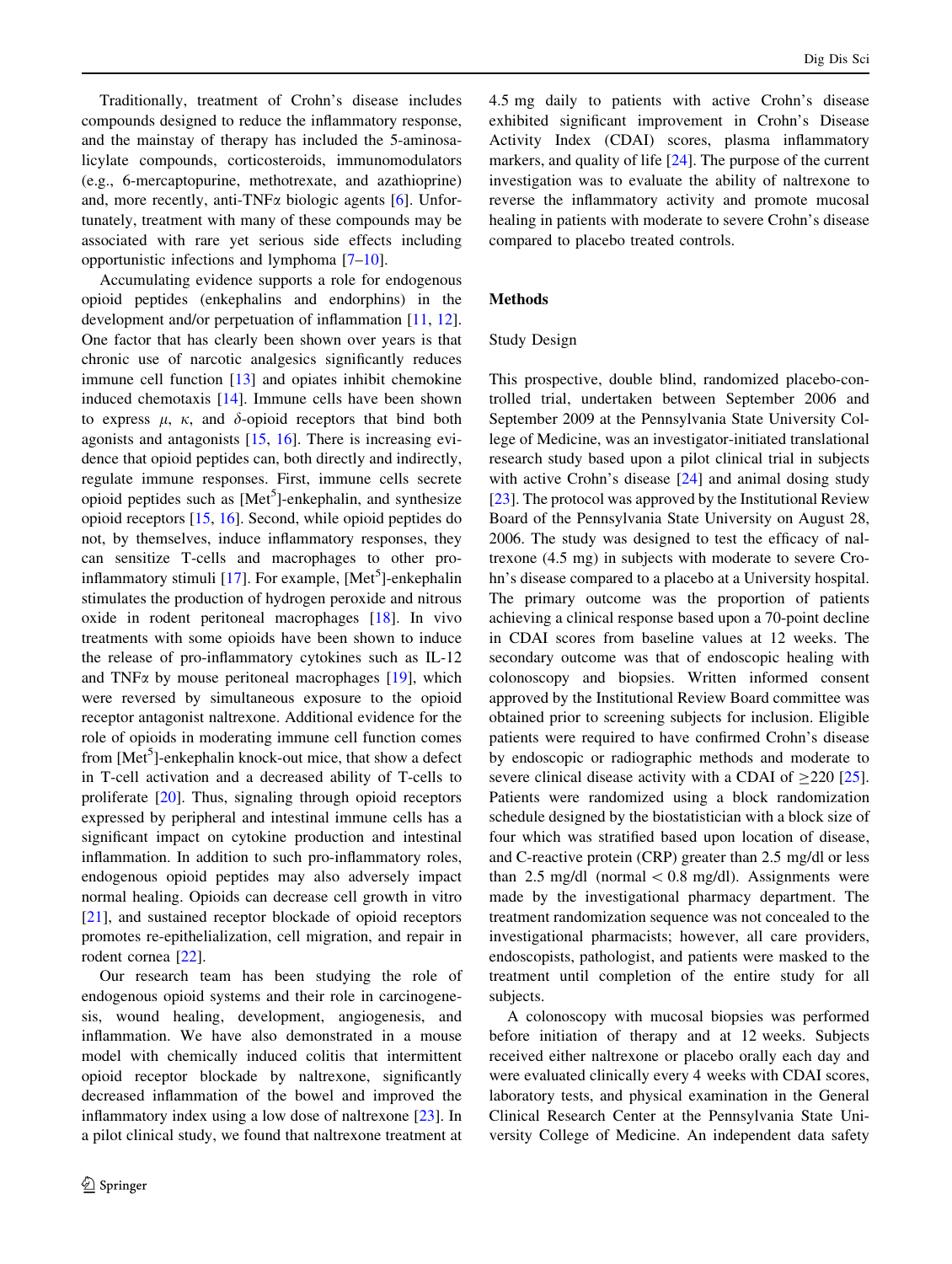monitor and statistician reviewed accrual, adverse events, and dose-limiting toxicities, and submitted an interval report to the data safety monitoring board that evaluated interim safety and efficacy outcomes at 6-month intervals. An investigational new drug number was assigned to the Principal Investigator by the Food and Drug Administration for the clinical use of naltrexone for this indication at the dose prescribed. This study was registered with [http://](http://www.ClinicalTrials.gov) [www.ClinicalTrials.gov](http://www.ClinicalTrials.gov) website (NCT00663117) and on CRISP of the NIH website at <http://www.report.nih.gov>.

# Patient Population

Eligible subjects were both male and female, age 18 or older, who were able to read and sign an informed consent and had confirmed Crohn's disease by radiographic, endoscopic, and/or histologic criteria. Patients taking stable doses of medications for Crohn's disease were allowed to enroll with the following stipulations: 4 weeks of stable medications prior to screening for aminosalicylates and steroids (prednisone at 10 mg or less daily and budesonide at 3 mg/day), and 12 weeks for thiopurines (azathioprine or 6-mercaptopurine). These medications were maintained at the same dose throughout the duration of the study. Anti-TNF $\alpha$  biologic agents were not allowed during the study, and subjects were required to discontinue these agents at least 8 weeks prior to enrollment. Lomotil<sup>©</sup> (diphenoxylate hydrochloride and atropine sulfate) also was not allowed since this medication may interfere with binding to opioid receptors. Women of childbearing age were allowed to enroll in the study, but were required to use two adequate means of contraception until 3 months after completing the study if they were not surgically sterile. Patients were excluded who were pregnant or breastfeeding, had an ileostomy, colostomy, or ileoanal anastomosis, short bowel syndrome, or abnormal liver enzymes.

# Study Intervention

Patients were treated with naltrexone or placebo orally at bedtime for 12 weeks. The drug was compounded at Williams Apothecary in Lancaster, PA according to GMPapproved standards, with 4.5 mg of active drug per capsule. Identical placebo capsules were packaged with the filler, Avacil PH105. Packaging and purity were tested for quality control and approved by Analytical Research Laboratories (Oklahoma City, OK).

# Study Outcome Measures

The primary parameter of measurement was the proportion of subjects with a clinical response as indicated by a

70-point decline in the CDAI score from baseline [\[25](#page-9-0)]. The score was tabulated from a patient diary which included a record of frequency of diarrhea, abdominal pain, general well-being, temperature, antidiarrheals consumed, physical exam, and laboratory tests. The information gathered on the diary corresponded to 7 days prior to each clinic visit. Comparisons were made between the naltrexone-treated and placebo-treated groups at baseline and week 12. Remission was defined as a CDAI score of 150 or less.

The second major outcome evaluated in this study was the endoscopic and histological inflammatory scores obtained during colonoscopy with biopsies comparing naltrexone therapy to placebo controls. Mucosal healing was judged using endoscopic appearance on colonoscopy performed by an endoscopist who was blinded to the treatment regimen according to the established Crohn's Disease Endoscopic Index of Severity (CDEIS) score described by Mary et al. [[26\]](#page-9-0). Histological inflammation was assessed by a pathologist masked to the treatment using microscopic hematoxylin and eosin stained tissue biopsies from five segments of each patient's gastrointestinal tract (i.e., ileum, right colon, transverse colon, left colon, and rectum), and graded according to Dieleman et al. [\[27](#page-9-0)] criteria for inflammation.

CRP, erythrocyte sedimentation rate (ESR), hemoglobin, white blood count, albumin and potassium values were compared to baseline levels, as well as between naltrexone and placebo treated groups. Liver enzymes, electrolytes, glucose and renal profiles were monitored for safety and toxicity.

Two standardized quality of life (QOL) surveys were evaluated monthly. One survey was the inflammatory bowel disease questionnaire (IBDQ), a survey that scores the quality of life giving a range from poor (i.e., 32) or very well (i.e., 224) [\[28](#page-9-0)]. The IBDQ survey also assessed patients in the domains of bowel, systemic, emotional, and social function. A second survey administered, the Short-Form General Health Survey (SF-36), contained 36 items that measured eight domains of health: physical functioning, role limitations due to physical health, bodily pain, general health perceptions, vitality, social functioning, role limitations due to emotional problems, and mental health [\[29](#page-9-0)]. Permission to use these questionnaires was granted from the licensing agencies through an agreement with Pennsylvania State University.

#### Extended Open-Labeled Study

After completing the 12-week double-blinded study, all subjects were continued in an open-labeled extension protocol for an additional 12 weeks, and were treated daily with 4.5 mg of naltrexone. Patients and providers remained blinded to the first part of the study during this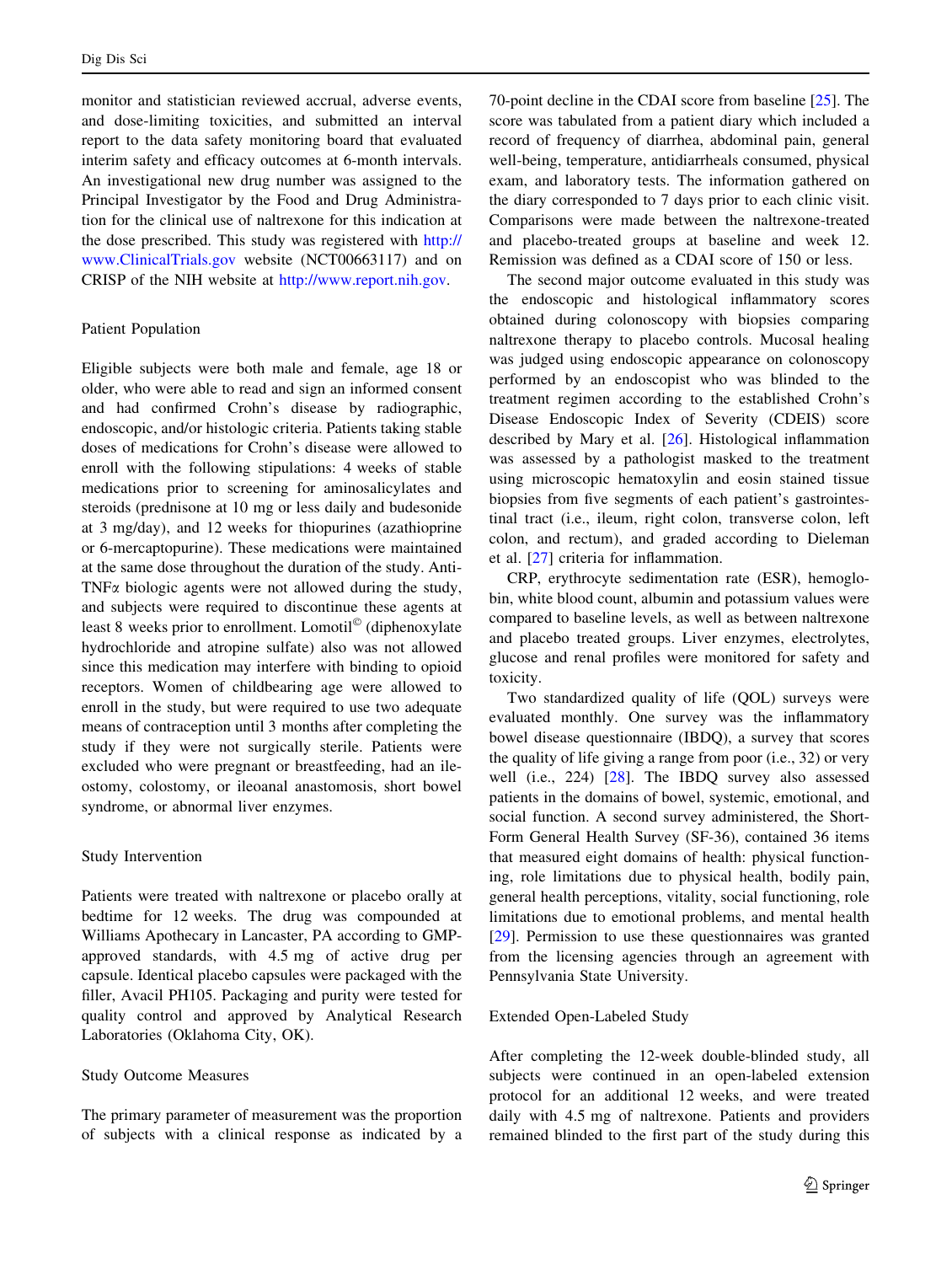open-labeled extension. The purpose of this open-labeled part of the study was twofold: to improve patient recruitment since all subjects would eventually receive the study drug, and to determine whether longer treatment duration (i.e., 12 weeks vs. 24 weeks) with naltrexone was safe and efficacious. Subjects underwent a colonoscopy after the additional 12 weeks of treatment; therefore, all together these patients had three colonoscopies (baseline, week 12, and week 24).

# Statistical Analysis

The information used to calculate sample size was from the results of a prior open-labeled trial [\[24](#page-9-0)]. In this previous trial, 15 of 17 subjects (88%) responded favorably to daily administration of 4.5 mg of naltrexone for 12 weeks. Thus, the sample size for this study was calculated under the assumption that at least 60% of the naltrexone-treated patients, and no more than 10% of the placebo-treated patients, would respond with at least a 70-point decline in CDAI scores. Allowing for a 10% withdrawal rate, a sample size of forty subjects yielded an 86% power using a two-sided, 0.05-significance level Fisher's exact test for comparison of treatment response.

Descriptive statistics (mean, median, standard deviation, minimum and maximum) were calculated for each of the CDAI outcome measurements at the baseline visit and at weeks 4, 8, 12, and 24, and for colonoscopy scores at baseline, week 12, and week 24. Comparisons between treatment groups and changes from baseline values were calculated and tested for statistical significance with twosample and paired  $t$  tests, respectively. The proportion of those achieving a response with a 70-point decline in CDAI score was compared between naltrexone and placebotreated subjects using the Fisher's exact test. Analysis was performed with the intent-to-treat criteria. Clinical significance was accepted if the difference met 95% confidence  $(p < 0.05)$ . Outcomes exhibiting a skewed distribution were analyzed with Wilcoxon Signed-Rank and Mann– Whitney tests. All analyses were carried out using SAS software version 9.1 (SAS Inc, Cary, NC). No interim analyses were performed during the course of the study.

# **Results**

# Patient Demographics, Disease Characteristics, and Disposition

The demographics and disease characteristics of the subjects enrolled in the study are shown in Table [1](#page-4-0). The percentage of subjects taking concomitant medications at stable dosages during trial included is shown in Table [1.](#page-4-0)

There were no statistical differences in concomitant medications utilized between placebo and naltrexone randomized subjects. Twenty-seven percent of the patients were taking more than one of the concomitant medications for maintenance therapy. The location of disease is also shown with few subjects having colonic disease alone. Figure [1](#page-4-0) outlines the disposition of the 40 subjects enrolled in the trial and screened for eligibility. Six subjects that did not meet the inclusion criteria were not randomized or treated due to screening CDAI scores less than 220.

# CDAI Scores

In spite of maintenance medications, all subjects had significantly elevated CDAI scores upon enrollment to the study implying their concomitant medication was insufficient to induce or maintain a remission. Since subjects were not randomized based upon CDAI scores, the baseline CDAI score of the placebo group was lower  $(327 \pm 19)$ than that of the naltrexone-treated subjects (365  $\pm$  16), but this difference was not statistically significant ( $p = 0.13$ ).

Eighty-eight percent of those treated with naltrexone achieved the primary outcome of a 70-point decline in CDAI scores compared to 40% of those on placebo at week 12. The difference between the groups was significant  $(p = 0.009)$  indicating that naltrexone improved the clinical activity of Crohn's disease. No statistical difference was observed between the treatment groups at week 4 or 8 (data not shown) suggesting that determination of response requires at least 12 weeks of naltrexone therapy. Using an even more stringent criteria of a 100-point decline in the CDAI score [[30\]](#page-9-0), 63% of the subjects receiving naltrexone and 33% of those taking placebo achieved this response. Despite an almost twofold greater response in naltrexonetreated individuals compared to placebo controls, this difference was not statistically significant ( $p = 0.16$ ). Perhaps a larger sample size would clarify whether this decline is valid. Although, only 30% of those treated for 12 weeks with naltrexone achieved remission with a CDAI score of  $\le$ 150; this may be due to the fact that they started with very high CDAI scores at baseline.

## Colonoscopy Evaluation

Gastrointestinal inflammation was evaluated by both the endoscopic appearance and histological inflammatory scores in four areas of the colon and the ileum. Baseline endoscopic mucosal appearance was slightly higher in those randomized to the placebo arm  $(16 \pm 2.5)$  compared to those randomized to receive naltrexone  $(15.4 \pm 2.7)$ ; however, this difference was not significant ( $p = 0.45$ ). There was no endoscopic improvement in the mucosa of those patients treated with placebo for 12 weeks compared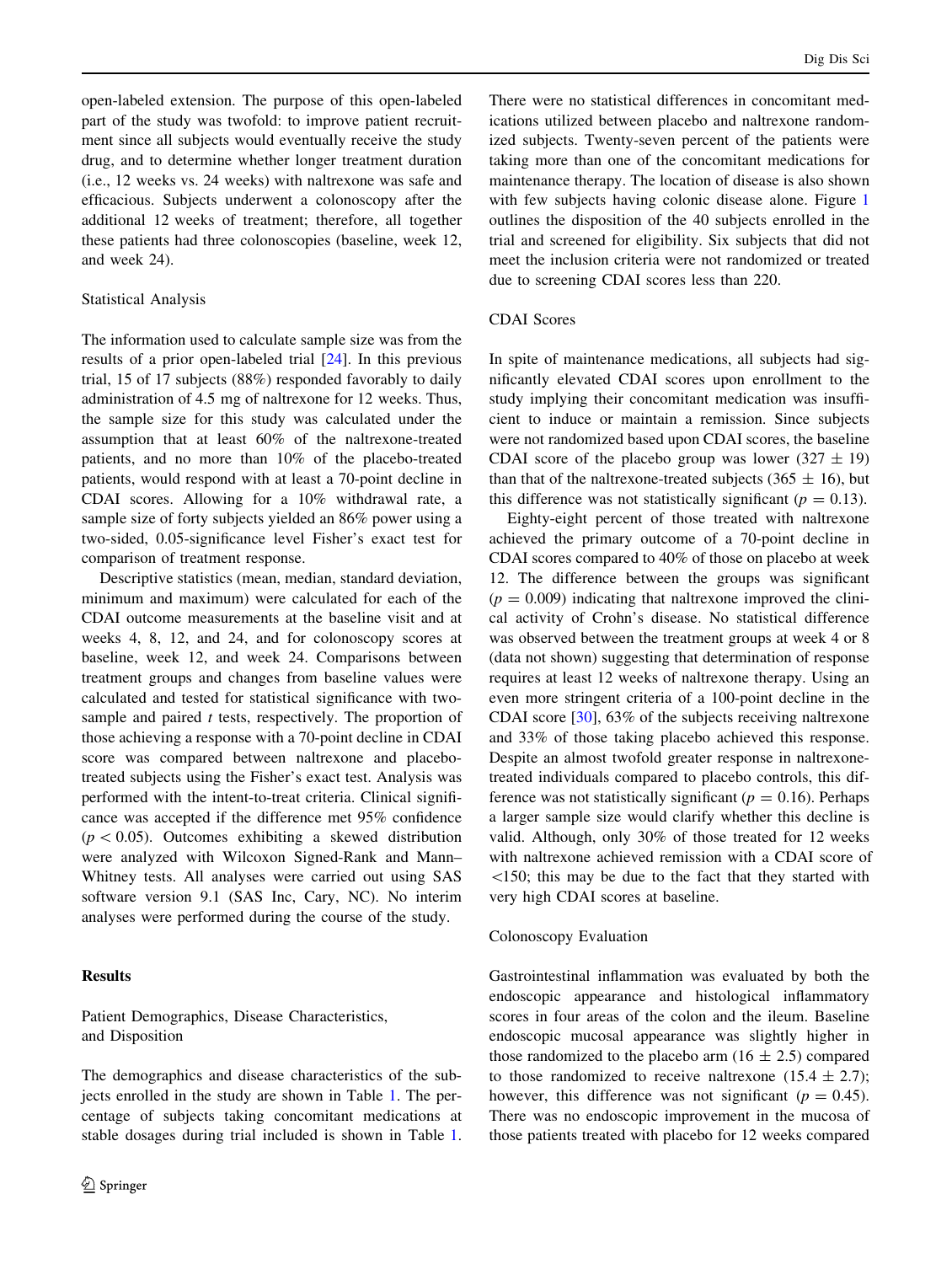<span id="page-4-0"></span>Table 1 Patient demographics and disease characteristics

| Treatment group parameter                           | Placebo        | Naltrexone     | $p$ value |
|-----------------------------------------------------|----------------|----------------|-----------|
| Age (years); mean $\pm$ SEM                         | $44.8 \pm 2.8$ | $40.5 \pm 2.4$ | 1.0       |
| (range)                                             | $(26 - 67)$    | $(21-60)$      |           |
| Gender                                              |                |                |           |
| $%$ of males                                        | 37.5           | 35.3           | 1.0       |
| $%$ females                                         | 62.5           | 64.7           | 1.0       |
| Prior anti-TNF $\alpha$ treatment $\%$              | 56             | 61             | 1.0       |
| Concomitant medications for Crohn's (% of patients) |                |                |           |
| Aminosalicylates                                    | 44             | 56             | 0.73      |
| Immunomodulators                                    | 31             | 6              | 0.08      |
| Corticosteroids                                     | 19             | 28             | 0.70      |
| <b>Antibiotics</b>                                  | 6              | 6              | 1.0       |
| None                                                | 38             | 17             | 0.25      |
| Location of disease $(\% )$                         |                |                |           |
| Small bowel only                                    | 38             | 34             | 1.0       |
| <b>Ileocolic</b>                                    | 44             | 55             | 1.0       |
| Colon                                               | 13             | 6              | 0.59      |
| Baseline CDAI (mean $\pm$ SEM)                      | $327 \pm 19$   | $365 \pm 16$   | 0.13      |
| Baseline IBDO (mean $\pm$ SEM)                      | $136 \pm 5.8$  | $121 \pm 6.1$  | 0.08      |
| Baseline SF36 (mean $\pm$ SEM)                      | $44.5 \pm 3.9$ | $35.9 \pm 4.6$ | 0.16      |
| Baseline CRP mg/dl                                  | $1.19 \pm 0.3$ | $1.55 \pm 0.3$ | 0.41      |
| $mean \pm SEM$                                      |                |                |           |
| Baseline ESR mm/h                                   | $33.5 \pm 6.3$ | $26.6 \pm 5.7$ | 0.45      |
| $mean \pm SEM$                                      |                |                |           |
|                                                     |                |                |           |

index, IBDQ Inflammatory bowel disease questionnaire, SF36 short form general health survey, CRP C-reactive protein, ESR erythrocyte sedimentation rate, SEM standard error of mean

CDAI Crohn's disease activity



Fig. 1 Patient disposition according to CONSORT (consolidated standards of reporting trials). The numbers of subjects who enrolled in the trial and were randomized to either placebo or naltrexone therapy is shown. The outcome of those in each arm is demonstrated and the number of subjects rolling over into the extended open labeled study

to baseline values ( $p = 0.4$ ). In contrast, endoscopic scores improved by 48% ( $p = 0.018$ ) in naltrexone-treated subjects compared to baseline values and by 36% ( $p = 0.052$ ) compared to placebo-treated controls. Seventy-eight percent of those on naltrexone experienced an endoscopic response with a 5-point drop in CDEIS scores from baseline whereas only 28% of those on placebo demonstrated the same decrease (Fig. [2a](#page-5-0)). Thirty-three percent of those treated with naltrexone had CDEIS scores of less than 6 suggesting endoscopic remission whereas 8% of the placebo treated subjects had scores less than six at week 12 (Fig. [2a](#page-5-0)), although this fourfold difference did not reach statistical significance. Complete endoscopic remission (CDEIS score  $\lt$  3) was found at week 12 in 22% of those on naltrexone and none of the placebo-treated subjects.

Inflammatory scores determined by mucosal biopsies exhibited no change in placebo-treated controls ( $p = 0.6$ ) over the 12-week period. On the contrary, microscopic inflammatory scores decreased significantly with naltrexone therapy compared to both baseline values ( $p = 0.016$ ) and those subjects treated with placebo  $(p = 0.048)$ ; Fig. [2](#page-5-0)b). Photographs obtained of the colonic mucosa from representative patients at baseline, and in the same patients after 12 weeks of either placebo or naltrexone therapy, are shown in Fig. [3.](#page-6-0) Endoscopic appearance revealed a loss of normal vascularity, with increased mucosal edema, erythema, and ulceration at the baseline colonoscopy (Fig. [3a](#page-6-0), c). No change in mucosal appearance was observed endoscopically in subjects treated with placebo (Fig. [3b](#page-6-0)). However,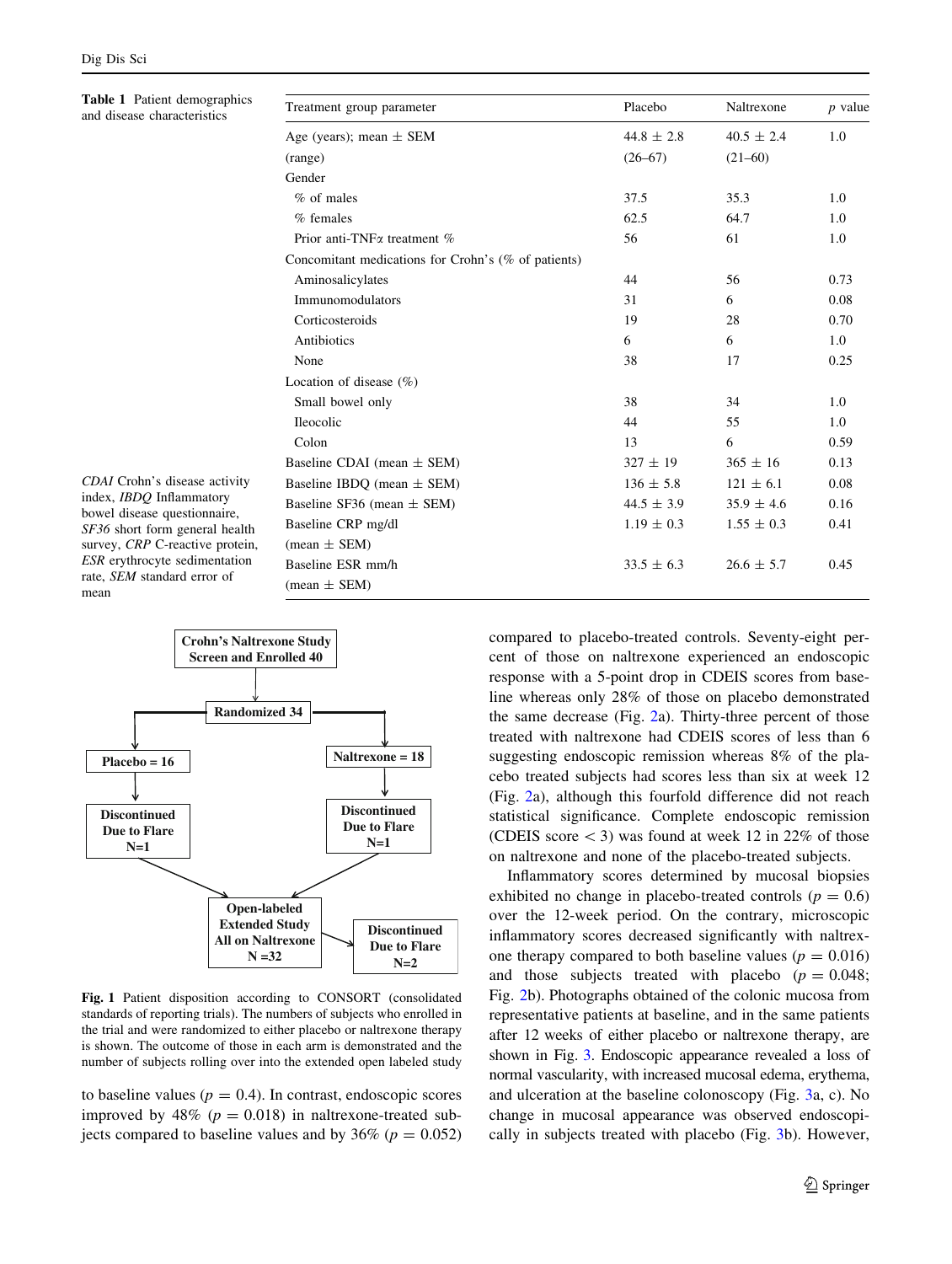<span id="page-5-0"></span>in patients treated with naltrexone for 12 weeks, the endoscopic inflammatory features were not found and mucosal healing was noted (Fig. [3d](#page-6-0)). The corresponding histological specimens at baseline (Fig. [3a](#page-6-0)1, c1) revealed a marked inflammatory infiltration with ulceration at baseline in all subjects. Persistent inflammation, crypt distortion and ulceration remained present in patients receiving placebo (Fig. [3b](#page-6-0)1). However, the histological profile of



Fig. 2 Endoscopic and histological scores improve with naltrexone therapy. a After 12 weeks, 78% of subjects treated with naltrexone exhibited an endoscopic response as indicated by a 5-point decline in the CDEIS score from baseline compared to 28% response in placebo-treated controls ( $p = 0.008$ ). Thirty-three percent of naltrexone treated subjects showed endoscopic remission with CDEIS scores of less than six compared to 8% of placebo treated subjects. b Histology scores to assess microscopic inflammation and structural architecture were determined at baseline and after 12 weeks of either naltrexone therapy or placebo by mucosal biopsy samples obtained during colonoscopies. No difference in histology scores was noted at baseline between those randomized to placebo or naltrexone  $(p = 0.8)$ . Histology inflammation scores significantly improved in those treated with naltrexone compared to baseline values  $(p = 0.016)$  and compared to placebo-treated controls  $(p = 0.048)$ . No improvement was noted histologically in placebo-treated patients at 12 weeks compared to baseline ( $p = 0.06$ ). Columns represent means  $\pm$  SEM. *N.S.* not statistically significant

subjects treated with naltrexone revealed decreased inflammation and a restoration of crypt architecture (Fig. [3d](#page-6-0)1).

# Quality of Life Surveys

The results of both quality of life surveys (IBDQ and SF-36) indicated an improvement over the course of the study in both the naltrexone and placebo treated groups from baseline (Fig. [4\)](#page-6-0). Although the total IBDQ and total SF36 scores improved to a greater extent in those on naltrexone compared to placebo over the 12 week study, this difference was not significant ( $p = 0.3$ ).

#### Side Effects and Toxicity

The incidence of side effects reported during the study is shown in Table [2.](#page-6-0) Although some side effects were frequently reported (insomnia, diarrhea, pain) there was no difference in the incidence of these complaints between patients receiving naltrexone compared to placebo. The only side effect reported with increased frequency in placebo-treated subjects compared to naltrexone-treated patients was fatigue ( $p = 0.04$ ). Two patients exhibited a flare of Crohn's disease with worsening of gastrointestinal symptoms during the first month of the study. One patient had been randomized to naltrexone and was rescued with steroids and withdrawn from the study. The other patient was in the placebo arm and was crossed over prematurely to naltrexone therapy; his symptoms responded to naltrexone, and he successfully completed the study with significant improvement. One patient with reflux sympathetic dystrophy experienced aggravation of her neurogenic pain on naltrexone suggesting an interaction with the opioid receptors on nerve tissue. Two patients had transient elevation in liver transaminases on naltrexone which resolved the following month. In one of these patients the liver enzyme increase coincided with a respiratory infection.

# Laboratory Values

No significant changes were noted in any laboratory tests compared to baseline or between treatment groups. Specifically, the blood counts, electrolytes, liver function panels remained stable. No significant differences were noted in the CRP or ESR values between the groups. Patients who exhibited a 70-point drop in CDAI scores with naltrexone had higher CRP values at baseline  $(2.0 \pm 0.5 \text{ mg/dl})$  compared to those subjects on naltrexone who did not exhibit a response  $(0.8 \pm 0.3 \text{ mg/dl})$ ; however, this difference was not statistically significant. One reason for the lack of difference may be that all values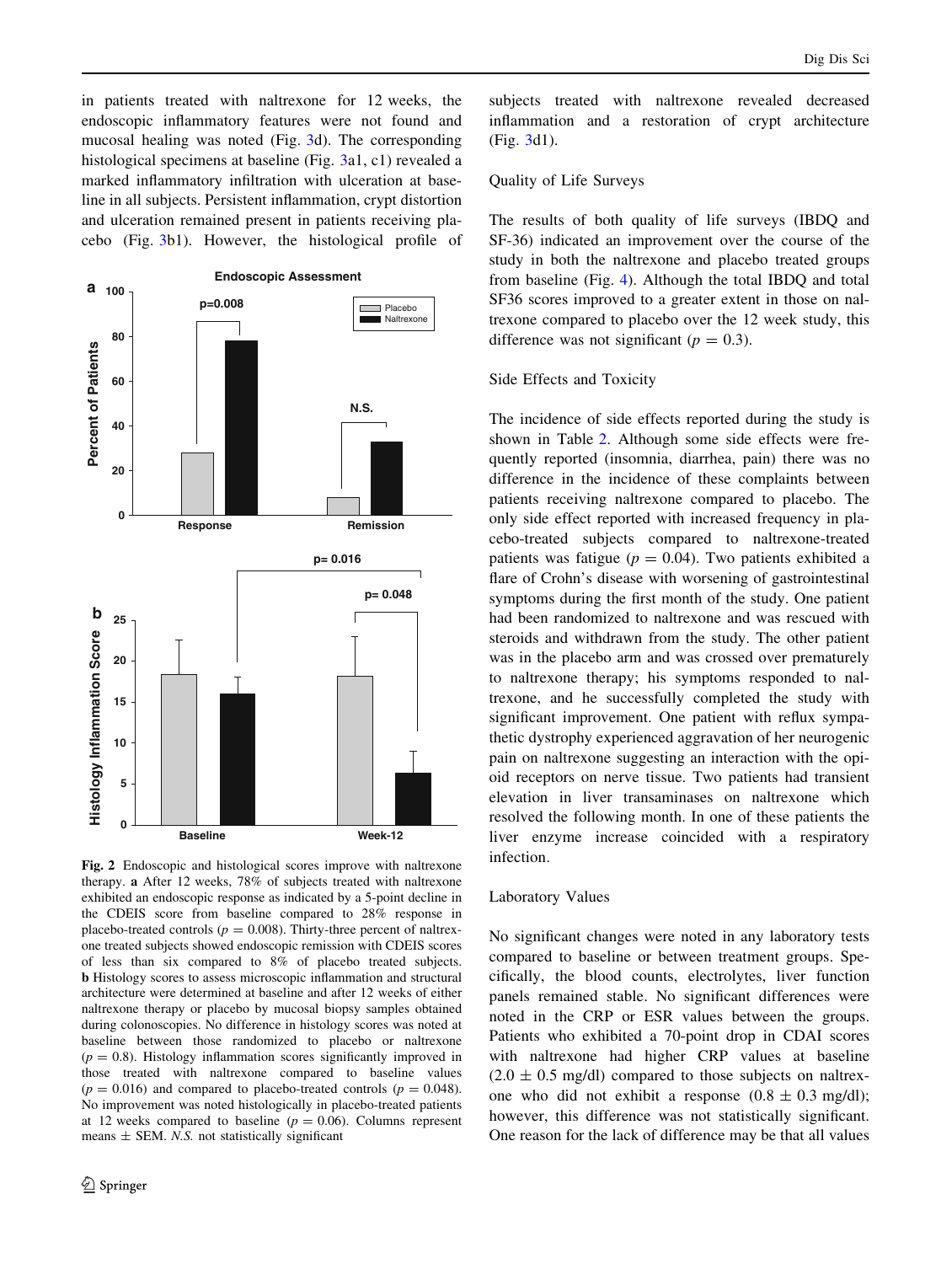<span id="page-6-0"></span>

Fig. 3 Naltrexone promotes mucosal healing in Crohn's disease. The endoscopic appearance of representative patients' colonic mucosa is shown at baseline (a, c) demonstrating erythema, edema, ulceration, and loss of vascularity. Corresponding H  $\&$  E histologic sections obtained from the same areas demonstrate marked inflammation and ulceration with crypt distortion at baseline (a1 and c1). No change



Fig. 4 Quality of life surveys. Changes from baseline scores for the IBDQ (left) and the SF36 (right) quality of life surveys are shown. Although the quality of life indices improved to a greater extent in subjects treated with naltrexone compared to placebo, this difference was not significant

were included in the analysis as proposed in the study design for intent-to-treat; hence, the subjects who flared during the study due to an increase in Crohn's symptoms were included in these analyses.

was found in the endoscopic appearance (b) or the histological score (b1) in subjects randomized to placebo for 12 weeks. In contrast, the subjects treated with naltrexone for 12 weeks exhibited endoscopic mucosal healing (d) and histologic examination showed decreased inflammatory cells with restoration of crypt architecture (d1)

|  |  |  |  | <b>Table 2</b> Number of patients reporting side effects |  |  |
|--|--|--|--|----------------------------------------------------------|--|--|
|--|--|--|--|----------------------------------------------------------|--|--|

| Side effect/symptom | Placebo | Naltrexone | <i>p</i> value |
|---------------------|---------|------------|----------------|
| Insomnia            | 5       | 5          | 0.3            |
| Unusual dreams      | 3       | 2          | 0.3            |
| Headache            | 2       | 4          | 1.0            |
| Flatulence          | 5       | 6          | 0.5            |
| Loss of appetite    | 0       | 2          | 0.6            |
| Vomiting            | 1       | 3          | 1.0            |
| Diarrhea            | 5       | 7          | 0.7            |
| Abdominal pain      | 5       | 5          | 0.3            |
| Nausea              | 4       | 4          | 0.5            |
| Hair loss           | 1       | 0          | 1.0            |
| Fatigue             | 3       | 0          | $0.04*$        |
| Constipation        | 0       | 2          | 0.6            |
| Hair growth         | 0       | 1          | 1.0            |

\* Statistically significant ( $p<0.05$ )

# Extended Open-Labeled Study

Seventy percent of those patients who had received placebo for the first 12 weeks and then subsequently were placed on naltrexone experienced at least a 70-point decline in the CDAI score. The mean CDAI scores of placebo-treated controls over the 3-month period of time were compared to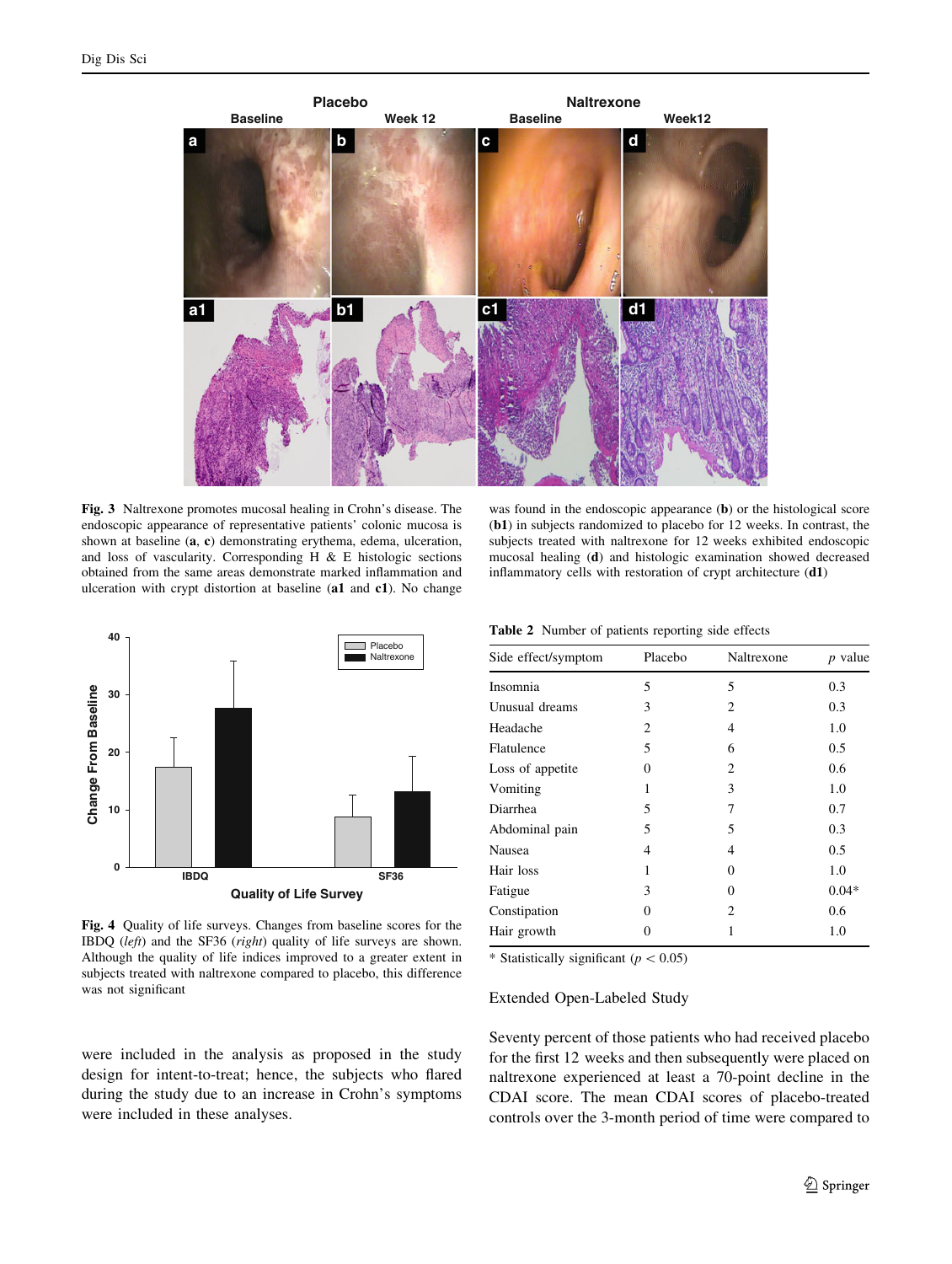the CDAI score of these same subjects after 12 weeks on open-labeled naltrexone therapy. A significant response  $(p<0.005)$  with a decline in CDAI score was recorded in these patients indicating that naltrexone was capable of 'rescuing' their active Crohn's disease (Fig. 5a). In the open labeled part of the study, patients who continued on naltrexone therapy for an additional 12 weeks (24 total weeks of therapy) had a further 75-point decline in CDAI scores ( $p \lt 0.01$ ) (Fig. 5a). This 24-week score was also significant compared to baseline ( $p < 0.0001$ ). The percentage of subjects on achieving remission with a CDAI



Fig. 5 Extended open-labeled study. a With the extended naltrexone therapy (24-weeks), CDAI scores demonstrated further significant reduction compared to the 12-week naltrexone treatment values. When subjects who had been on placebo for 12 weeks were then treated with naltrexone, a significant decline in CDAI scores also occurred. Columns represent means  $\pm$  SEM. (Significantly different from corresponding week 12 at \*\*p < 0.01 and \*\*\*p < 0.005). b Mucosal healing as determined by endoscopic appearance was maintained when naltrexone was extended beyond the 12-week time point to 24 weeks. Although a decrease by 36% in endoscopic scores was reported in those continued on naltrexone compared to week 12, this difference was not significant. However, the week-24 values were significantly improved ( $p = 0.005$ ) compared to baseline. Mucosal healing was evident in those who had taken placebo for 12 weeks and then subsequently were treated with naltrexone. \*\*Significantly different from corresponding week 12 level at  $p < 0.01$ 

score of less than 150 was 50% with 24 weeks of naltrexone therapy which was greater than the 30% of subjects achieving remission with only 12 weeks of therapy.

Endoscopic scores significantly decreased by 65% from the scores recorded at the week-12 colonoscopy when naltrexone was subsequently introduced and administered for 12 weeks to those who had been initially randomized to placebo (Fig. 5b). These data further support the role of naltrexone in mucosal healing. Colonoscopies performed at week 24 showed a 36% decline in endoscopy inflammation scores compared to the 12-week scores in subjects initially randomized to the naltrexone arm (Fig. 5b). Although this value was significantly lower than baseline ( $p = 0.005$ ), there was no statistical difference from the week-12 scores  $(p = 0.26)$ . No further improvement in histological scores was observed in those treated for 24 weeks of naltrexone compared to 12 weeks of therapy; however, significant improvement in histology was also observed when former placebo-treated patients were subsequently administered naltrexone ( $p = 0.006$ ) (data not shown). Two subjects experienced a flare in their Crohn's symptoms during the extended protocol. One of these subjects had been on naltrexone during the blinded study and one had been randomized to placebo. Both subjects were withdrawn and rescued with steroids.

## **Discussion**

The present study involved a novel approach for treating inflammation of the bowel in subjects with Crohn's disease using an opioid receptor antagonist. This clinical trial is the first randomized double-blind placebo controlled study demonstrating that naltrexone improves clinical activity index scores and improves gastrointestinal mucosal inflammation in subjects with moderate to severe Crohn's disease. Over a 12-week period of time, subjects were treated with either placebo or naltrexone in a blinded fashion, and mucosal healing was evaluated by endoscopic appearance and histology from biopsies obtained during colonoscopies. Only those patients treated with naltrexone showed significant reversal of gastrointestinal inflammation by histology, whereas, placebo-treated subjects had no improvement. Thus, using a medication that alters the interaction of endogenous opioids at their receptors to decrease inflammation provides an innovative approach that utilizes native biological pathways.

Evidence for efficacy of naltrexone for Crohn's disease is further supported by the extension study which followed the double blind protocol. Those subjects that were in the placebo arm of the study that subsequently were treated with naltrexone in an open-labeled fashion showed significant improvement both in clinical activity and in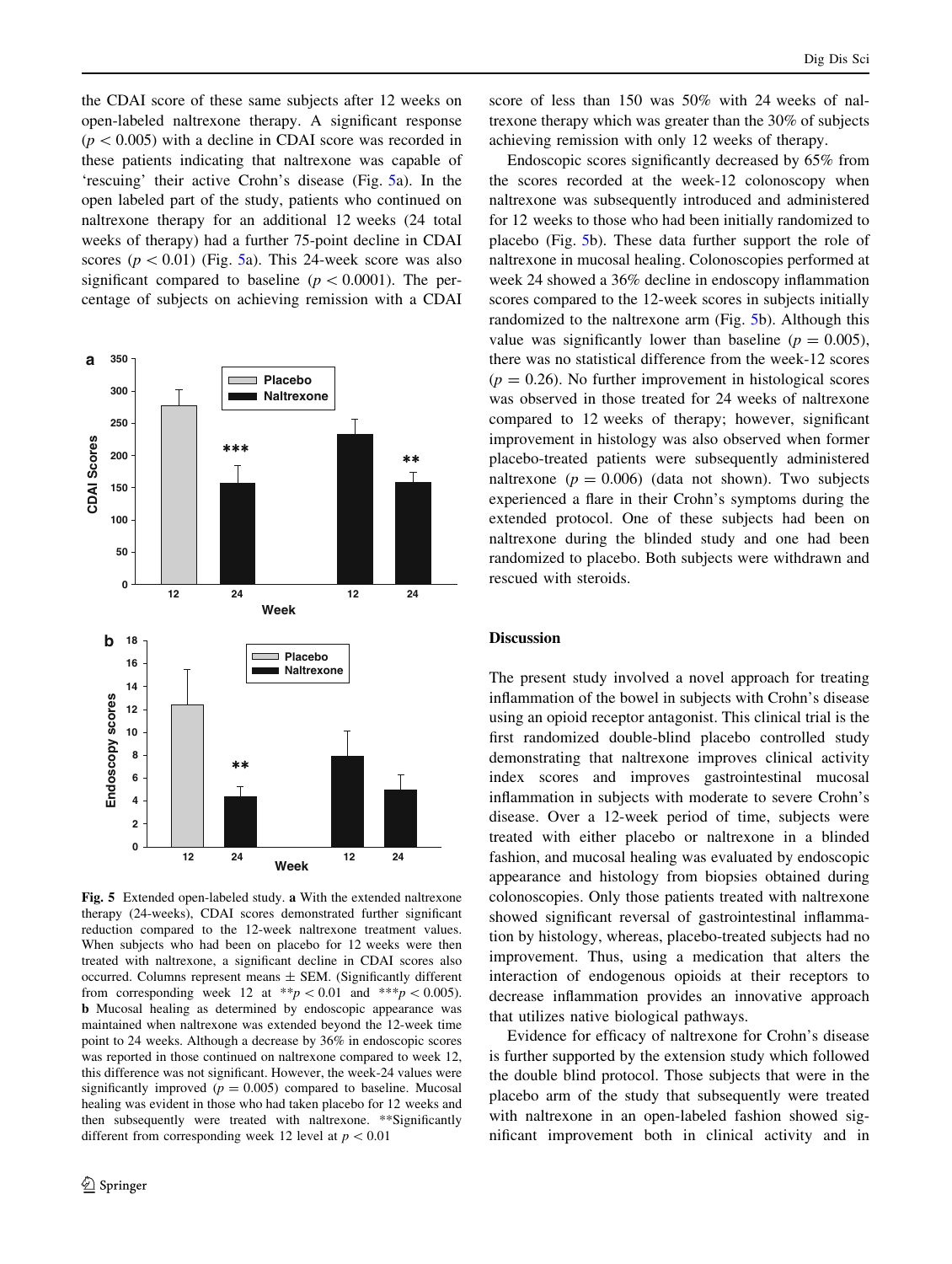colonoscopy scores. Patients who had been randomized to active drug in the first 12-week period remained on naltrexone for a total duration of 24 weeks, and the medication did not lose its effectiveness nor did any untoward side effects develop. Over the extended duration of therapy for 24 weeks, laboratory values and quality of life parameters remained stable.

Our study employed the CDAI score as a major outcome, a standard method for evaluating activity of Crohn's disease and response to therapy for the past four decades [\[25](#page-9-0)]. Compared with other published clinical studies utilizing the CDAI scoring system [\[31](#page-9-0), [32](#page-9-0)], the subjects included in our trial had higher baseline activity scores thereby indicating the presence of moderate to severe disease in our patient population. In addition, over half of our patient volunteers had previously failed or were intolerant of anti-TNF $\alpha$  biologic agents, suggesting a more resistant disease expression. Based upon the CDAI score response rates, our subjects showed a significant improvement with naltrexone therapy, with 88% meeting the primary end point of the study. The clinical response to naltrexone in this double-blind placebo controlled study was similar to that which we previously reported using naltrexone in an open-labeled pilot trial [\[24](#page-9-0)]. These findings thus support the efficacy of an opioid receptor antagonist in the treatment of inflammatory bowel disease.

Although the CDAI score is beneficial for assessing response in clinical trials, there are also some drawbacks to utilizing this measure of analysis. Because part of the assessment involves subjective information gathered from a 7-day patient diary, placebo response rates using this parameter are often reported in the 23–40% range [\[33](#page-9-0), [34](#page-9-0)]. Indeed we also found a placebo response rate using this parameter. While most clinical trials involved in the testing of new therapies for Crohn's disease have utilized the CDAI score as an indicator of response, it has become evident that the CDAI score does not correlate with the endoscopic lesions of Crohn's disease [[35\]](#page-9-0). In a large Scandinavian clinical trial in subjects with IBD, Froslie et al. [[36\]](#page-9-0) showed that mucosal healing was a valuable indicator of long-term efficacy. Moreover, in a review by Devlin and Panaccione [[37\]](#page-9-0), it was suggested that healing of mucosal ulceration should be a superior outcome over measurement of disease activity (i.e., CDAI score) for achieving clinical remission. D'Haens et al. [\[31](#page-9-0)] showed that infliximab therapy improved the endoscopic appearance of the bowel mucosa and decreased the inflammatory infiltrate compared to placebo treated controls. In the present study, we demonstrated that naltrexone improves the inflammatory response and also reverses the distorted histological architecture. Enough evidence now exists to support the rationale for determining 'response to therapy' based upon endoscopic changes rather than solely on CDAI scores.

One of the drawbacks to this report is that this trial was a single center study and all the subjects were aware they would be receiving the active drug at some point. Since all the patients were included in an intent-to-treat analysis, it is likely that the inclusion of the data from the subjects who flared resulted in the lack of significance in CRP levels between the groups. Since we demonstrated that those patients with high CRP levels were more likely to demonstrate a clinical response, perhaps a larger study would demonstrate correlation between CRP and treatment. Likewise, subjects receiving naltrexone had greater improvement in the quality of life scores compared to placebo treated controls; however, due to the smaller sample size and intent-to-treat analysis this was not significant in this study.

The side effects in our trial using naltrexone were minimal. In fact the only significant difference in reported side effects between naltrexone-treated and placebo-treated controls was that those taking placebo had significantly more fatigue. There was no difference in the frequency of Crohn's disease flares between the groups. Naltrexone is approved as a generic medication by the Food and Drug Administration for the management of addiction disorders at a dose more than tenfold higher than that administered in this study. Because of its long-term use in the United States for addictive disorders, the occurrence of serious side effects at higher doses has been monitored and few have been reported. Indeed, the only infrequent reported toxicity has been elevated liver transaminases occurring at naltrexone doses of 300 mg daily (almost 100 times the dose used in this study). We recorded two subjects with transient asymptomatic elevation of liver transaminases that resolved within a month without interruption of naltrexone therapy. It is unclear whether there was any relationship to naltrexone use or if the mild elevation in transaminase levels was coincidental, but the risk of hepatotoxicity should continue to be monitored in future clinical trials.

An advantage of the naltrexone therapy includes its oral route of administration and its once-a-day dosing regimen facilitating patient compliance. With the improved endoscopic appearance, clinical status, and histology with naltrexone, further investigation and larger studies using opioid receptor antagonists in Crohn's disease are warranted.

Acknowledgments This research was supported by NIH DK073614 from the National Institutes of Health and IBD-0180R from the Broad Medical Research Program. The University GCRC was funded by M01 RR010732 & C06-RR016499 grants from the National Institutes of Health.

Conflict of interest Drs. Smith and Zagon have intellectual property rights and have a patent for the use of naltrexone in IBD. This disclosure was provided to all study participants. The statistical analysis of the entire data sets pertaining to efficacy (specifically